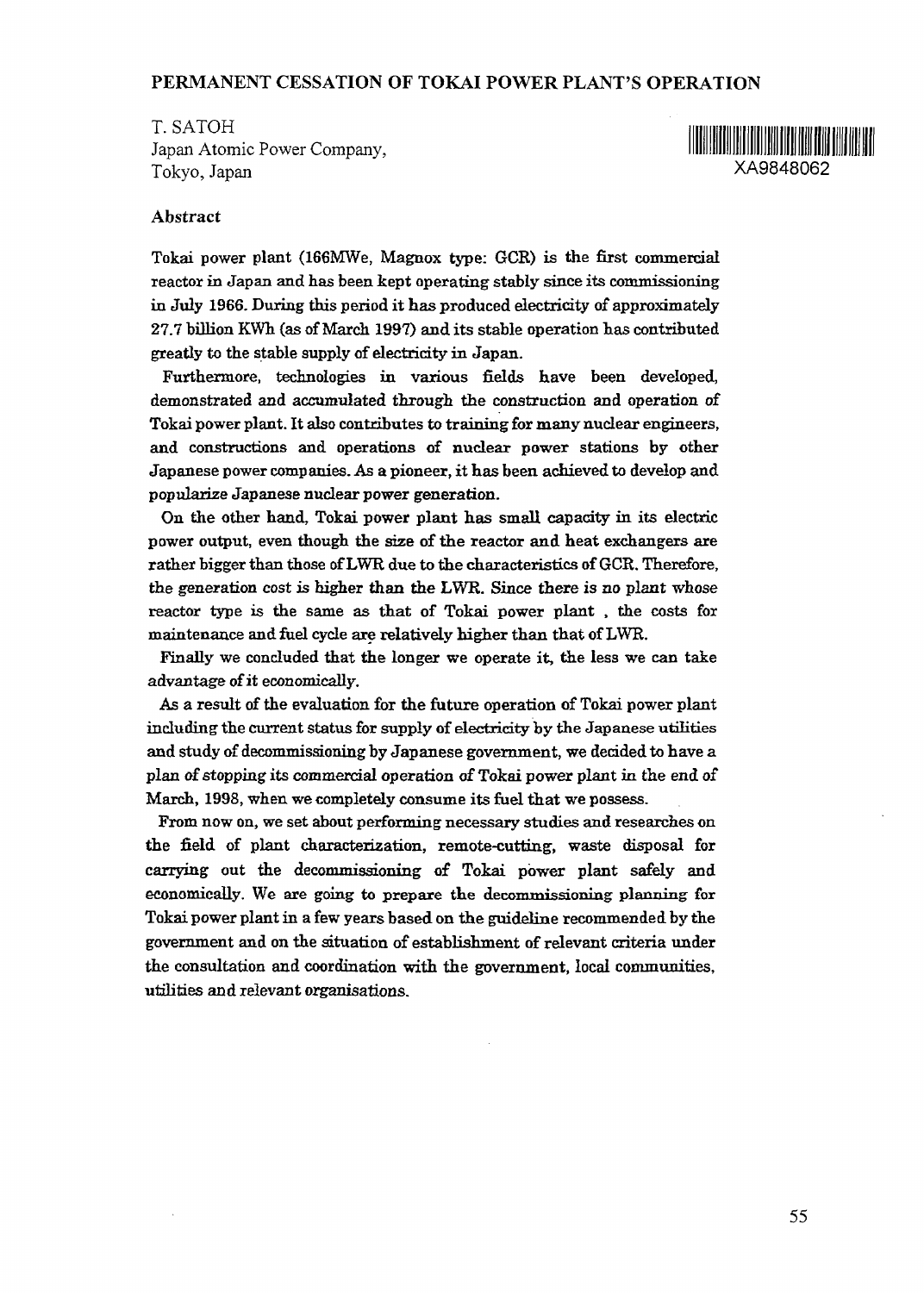## 1. Introduction

Tokai Power Plant (166MWe, Magnox type GCR) of the Japan Atomic Power Company (JAPC), the first commercial nuclear power plant in Japan, started its operation in 1966. Since then, construction of commercial nuclear power plants has been promoted in Japan. The number of operating nuclear power plants as of August 1997 is 52 and total capacity is 45.1 GWe. Electricity generation by nuclear power amounts to 34.0 % of all commercial electricity generation in fiscal year 1996. Thus, nuclear power is now an essential power source in Japan.

In Japan, where natural resources for energy is not rich, nuclear power is planned to continue to develop in future as well. It is planned to develop up to 70 GWe by the year 2010.

JAPC decided in June 1996 to stop operation of Tokai Power Plant at the end of March 1998, because of economical reasons such as increase of the operating cost and the outlook of the maintenance cost. Tokai Power Plant is the only gascooled reactor in Japan. Light water reactors are dominant in nuclear power generation in Japan and have been operated in 13 years on average; see Figure 1. The decommissioning of the light water reactors are not expected for the time being, but the decision on Tokai Power Plant implies that the time will come for the decommissioning of LWRs at any rate.

JAPC has not yet decided the definite programme of decommissioning of Tokai Power Plant and will decide it during the defuelling period. JAPC is now promoting the investigations on decommissioning scenario and technology in accordance with Japan's basic policy on decommissioning.

In the earliest case, defuelling of Tokai Power Plant will be over in the year 2001 and the notification of the decommissioning plan is to be submitted to the Government at this time. The Government and JAPC are developing necessary regulatory arrangements and decommissioning engineering procedures, and they are expected to be completed prior to the notification.

## 2. Decommissioning Policy in Japan

## 2.1. Basic Policy for Decommissioning in Japan

The basic policy for decommissioning<sup>(1)</sup>, decided by the Japanese Government (Atomic Energy Commission), is that nuclear reactors should be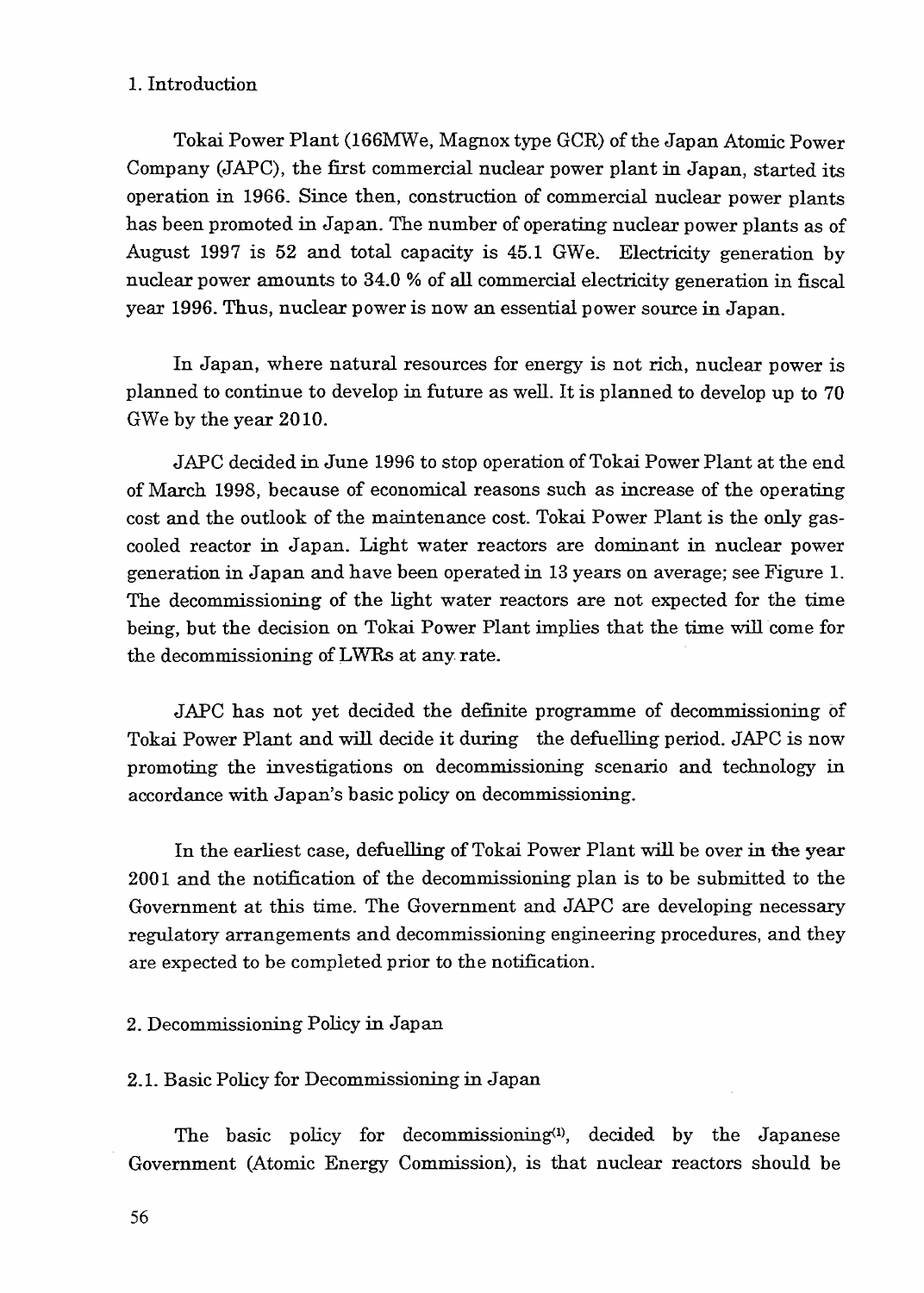



Years of operation

(SNGA) T-swinsX inssewidesX (STEA) d-switzl idssewidzal (SVS) 2-swsgard  $\left( \mathbf{N}\right)$  8-stall (SWE) A-switzX ixasswide& Genkai-3 (PTR) (SVC) A-axosaaH (STS) 8-switch ideas in STS Shika-1 (BTR) (aid ) *t-* (aid ) s-iu o (aid ) z - (SWS) S-switcl instewideal (SWS) d-switsX idssswidssX  $(8001 - 1)$ (SWR) S-ensning (SWR) 8-axoamaH Fukushima II-4 (BWR) (ATQ) S-aguiusT (AW4) 2-isbno2 (SWG) I-switsX ixesswidesX (SVR) E-II (aid ) f- (Sid ) g - (aid ) I-t (aia ) I-E (aia ) *z-u* I-I I (AWI) 2-sisil (ang) 2-i (aid ) 2-?q o 9- 1 (aid ) I-JT O (aia ) 2-BXOBIIB H (ATE) (II) inisd-i **(818) M (aia ) 9- i BOT (aid ) i-n6i( [ (Sid ) £ - £- 1** (aia ) I - **(aid ) 2-EiEqB)(Ei** (aid ) I-I (9W) I-anadakaT (STS) 2-1 smidzuści (SVS) 1-susmin2 (ATT) S-Ensrik (SWG) 1-1 sminary (SWQ) 1-smarik

n Japan **f** nuclear power  $p$ l **§1 . 6 0**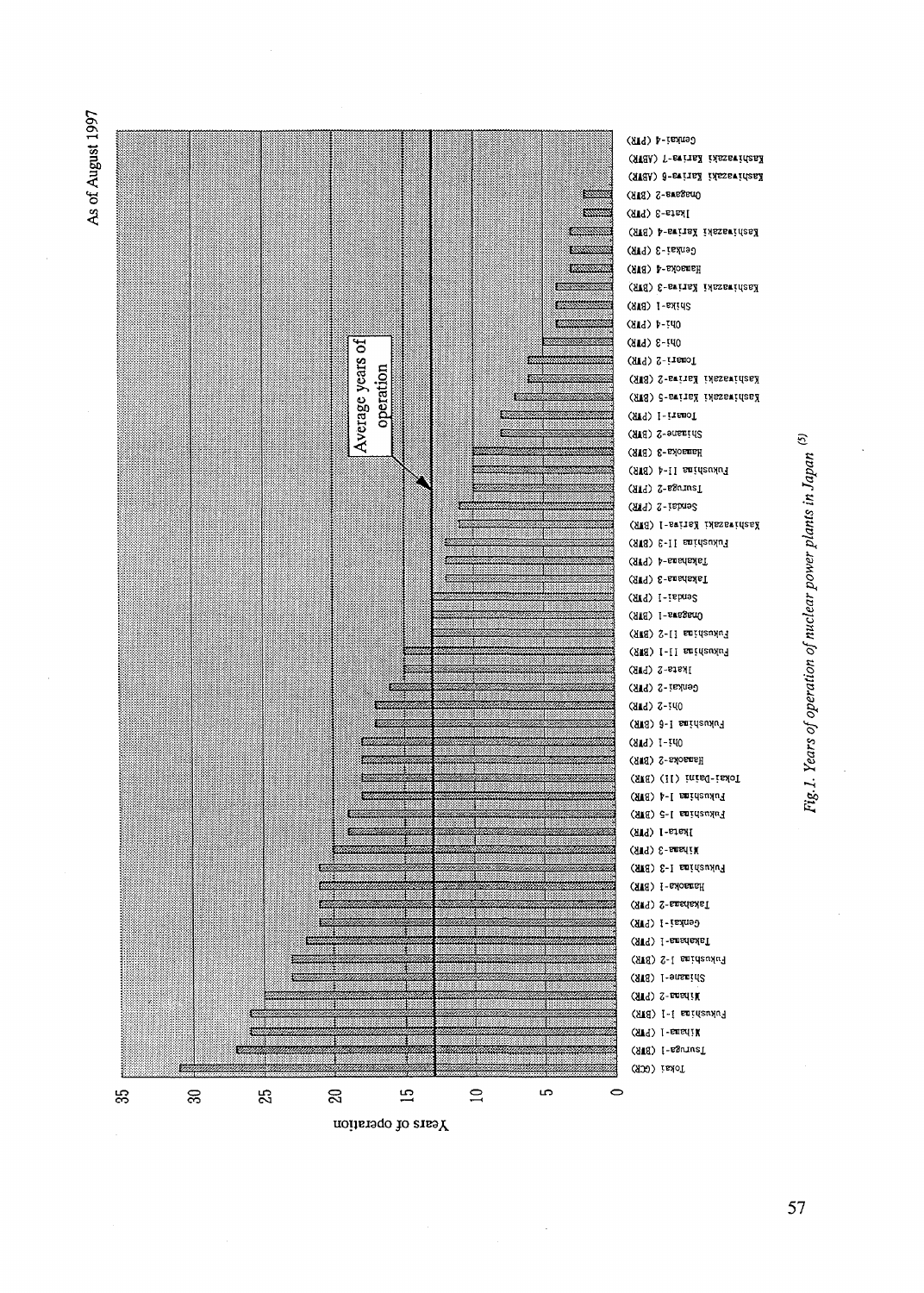dismantled and removed, in principle, in early phase after termination of operation and the site should be re-used for nuclear power generation, as available areas for sites of nuclear power plants are limited in Japan.

With regard to procedure for decommissioning, the Subcommittee on Nuclear Energy of the Advisory Committee for Energy had recommended (in 1985) the standard process for decommissioning<sup>(2)</sup>, considering the actual Japanese situation. The standard process consists of three stages, that is; system decontamination, safe storage (of about five to ten years) and dismantling.

## 2.2. Regulatory Issues

In order to perform decommissioning of commercial nuclear power plants, there remains several regulatory issues to be established by the Government and these issues are now being deliberated<sup>(3)</sup>.

### (a) Rules for safety affirmation for decommissioning

The regulatory procedures in Japan will be controlled through the notification of decommissioning plans and revision of safety technical specifications. However, it is necessary to define formats and contents of these documents, as there is no experience of actual application for the decommissioning of commercial nuclear power plants. It is also necessary to prepare basis and criteria in order to review an application. The Government is planning to implement a standard format of decommissioning plans and revised technical specifications by the year 2001, when the defuelling of Tokai Power Plant will be finished at the earliest and the decommissioning plan will be submitted.

### (b) Issues relating to disposal of decommissioning wastes

In the existing regulatory system, arrangements are not prepared sufficiently for all the low level wastes. Especially, regarding high  $\beta/\gamma$  low level radioactive wastes, such as reactor internals, (some of them are classified as ILW in some countries), the concept of disposal should be clarified and its regulatory system should be prepared. The Government (Atomic Energy Commission) is now deliberating this issue.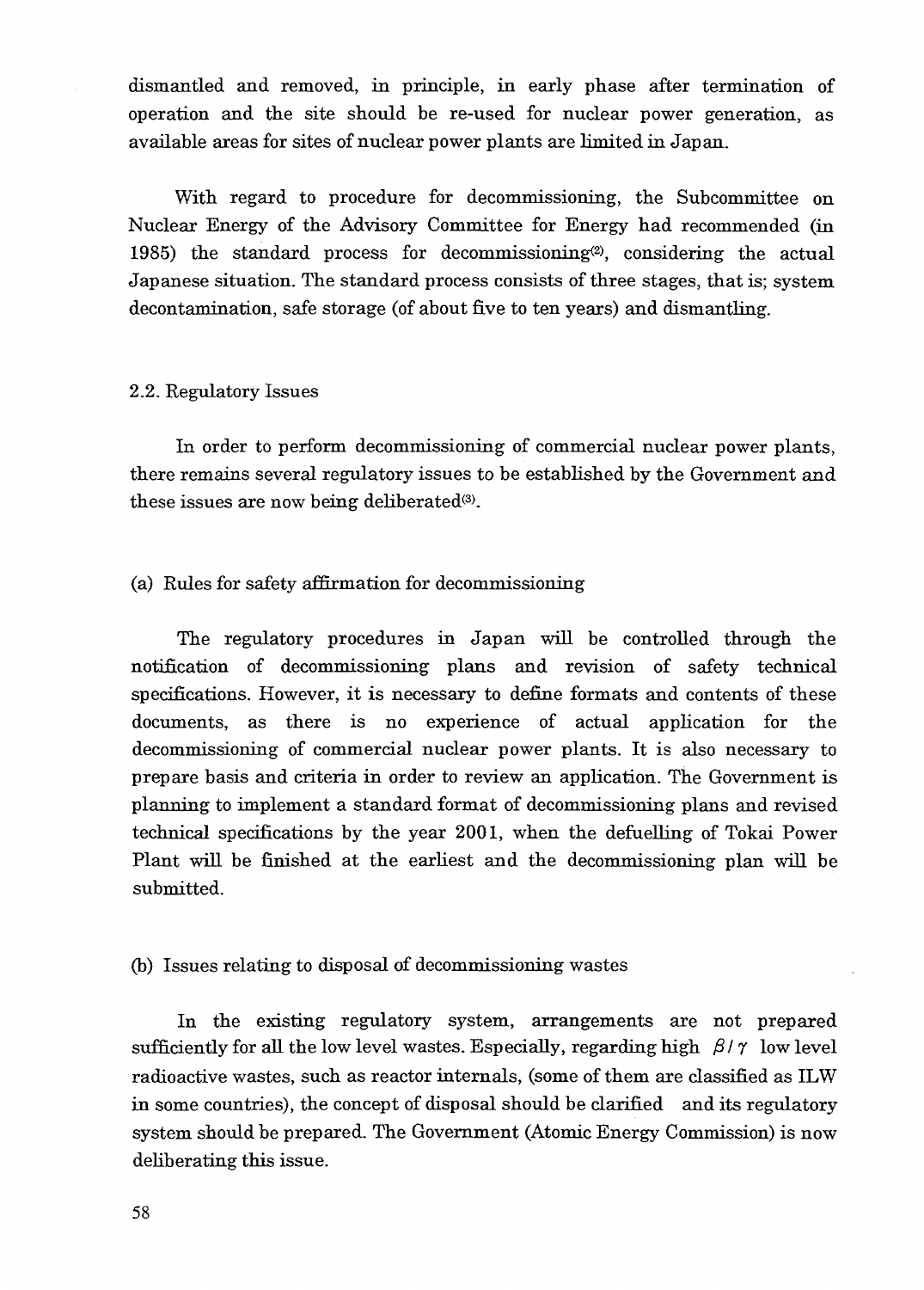Furthermore, regarding the wastes which are not required to be treated as radioactive wastes, the clearance level is not decided in Japan. The Government (Nuclear Safety Committee) is deliberating to establish a clear criteria, referring to criterion in other countries and the international organisations.

These activities are planned to be completed by the year 2001, when defuelling at Tokai Power Plant will be finished at the earliest (and the notification of its decommissioning plan will be submitted to the Government from JAPC.)

Decommissioning wastes contain a lot of wastes which can be utilised as resources. In order to reduce the influence on the environment, the effective re-use of these wastes is also very important. Various organisations are now performing the research work on this issue.

## (c) Reserve fund system for the decommissioning expense

In Japan, the Reserve Fund System for the Decommissioning of Nuclear Power Plants was established in 1988 in order to secure necessary funds for decommissioning, and the fund for each plant has been reserved every year by each utility for the expenses necessary in future.

In this system, the funds for dismantling are included, but disposal costs for decommissioning wastes are not. The method for estimation of disposal cost should be established in accordance with the above establishment of regulatory system for disposal, and the disposal costs are to be reflected to the reserve fund system in future.

## 3. Tokai Power Plant

## 3.1. Role of Tokai Power Plant

Tokai Power Plant is the first commercial nuclear power plant in Japan and has kept steady operation since its commissioning in July 1966. It has produced electricity of approximately  $27.8 \times 10^9$  KWh (as of March 1997) and its steady operation has contributed greatly to the stable supply of electricity in the Tokyo metropolitan area.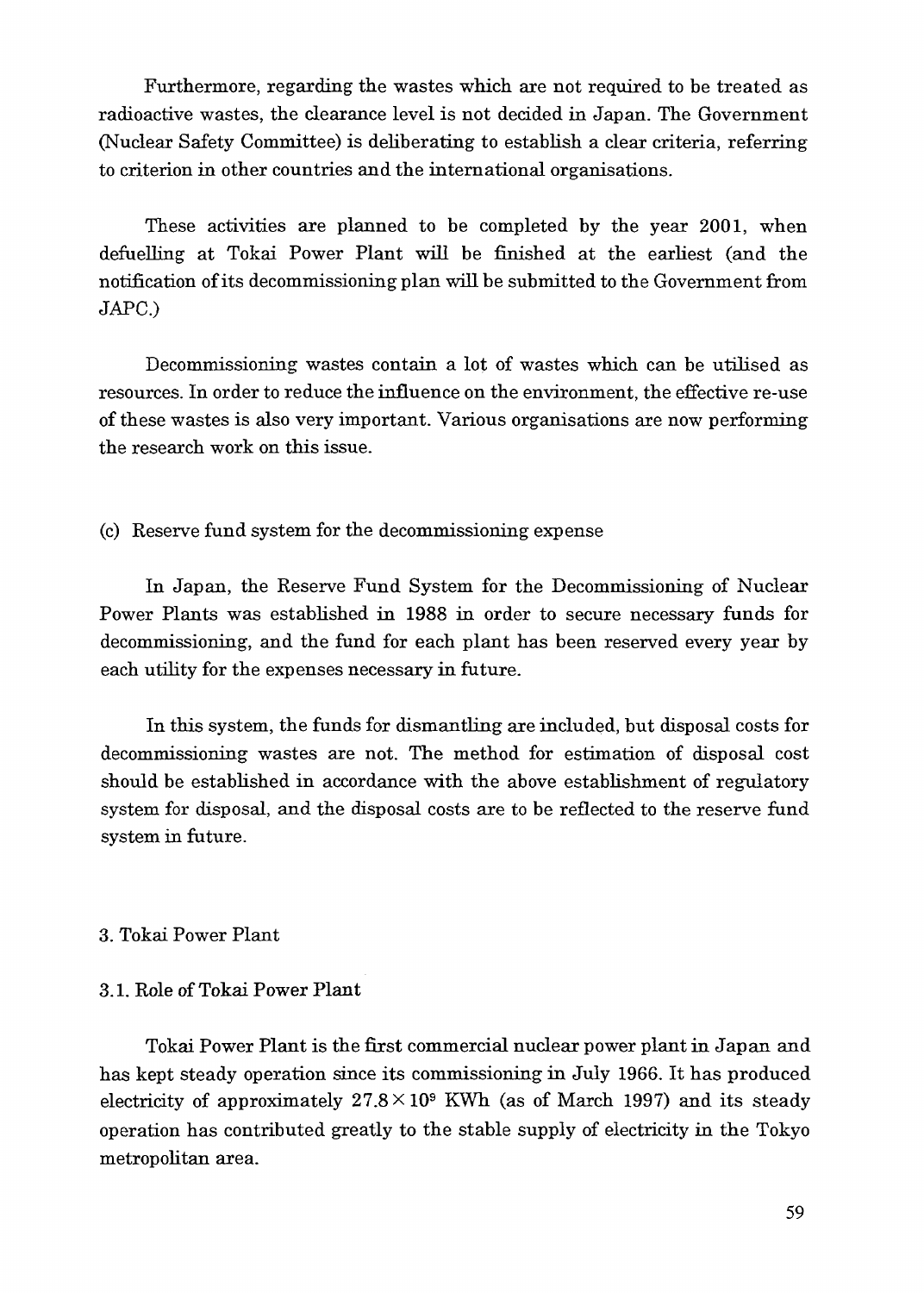# TABLE 1. GENERAL DATA OF TOKAI POWER PLANT

| Power Output             | Thermal                | 587 MWt                            |  |  |  |  |
|--------------------------|------------------------|------------------------------------|--|--|--|--|
|                          | Electrical             | 166 MWe                            |  |  |  |  |
| Moderator                |                        | Graphite                           |  |  |  |  |
| Coolant                  |                        | Carbon dioxide gas                 |  |  |  |  |
| Fuel                     |                        | Natural uranium (MAGNOX can)       |  |  |  |  |
| Reactor                  | Core<br>Height         | About 7m                           |  |  |  |  |
|                          | Effective diameter     | About 12 m                         |  |  |  |  |
|                          | Fuel (Initial loading) | 186.6ton, 16,348 elements          |  |  |  |  |
|                          | Moderator              | 920ton, 17,912 bricks              |  |  |  |  |
|                          |                        |                                    |  |  |  |  |
| <b>Pressure Vessel</b>   |                        |                                    |  |  |  |  |
|                          | Material               | Carbon steel                       |  |  |  |  |
|                          | <b>Inner Diameter</b>  | About 18 m                         |  |  |  |  |
|                          | Thickness              | About 90 mm                        |  |  |  |  |
|                          | Weight                 | About 700 ton                      |  |  |  |  |
|                          |                        |                                    |  |  |  |  |
| <b>Biological Shield</b> |                        |                                    |  |  |  |  |
|                          | Inner Diameter         | About 22 m                         |  |  |  |  |
|                          | Thickness of Concrete  | Max. about 3 m                     |  |  |  |  |
|                          |                        | (at upper primary shield floor)    |  |  |  |  |
|                          |                        | About 2m (at primary shield wall)  |  |  |  |  |
|                          | <b>Total Weight</b>    | About $13,000$ ton                 |  |  |  |  |
| SRU                      |                        |                                    |  |  |  |  |
|                          | Number                 | 4                                  |  |  |  |  |
|                          | <b>Total Height</b>    | About 25 m                         |  |  |  |  |
|                          | <b>Inner Diameter</b>  | About 6 m                          |  |  |  |  |
|                          | Weight                 | 750 ton per one SRU                |  |  |  |  |
|                          |                        |                                    |  |  |  |  |
| Charge Machine           |                        |                                    |  |  |  |  |
| Number                   |                        | $\overline{2}$                     |  |  |  |  |
|                          | Total Height           | About 17 m                         |  |  |  |  |
|                          | Outside Diameter       | 2.5 m, at the main pressure vessel |  |  |  |  |
|                          | Weight                 | 600 ton per one charge machine     |  |  |  |  |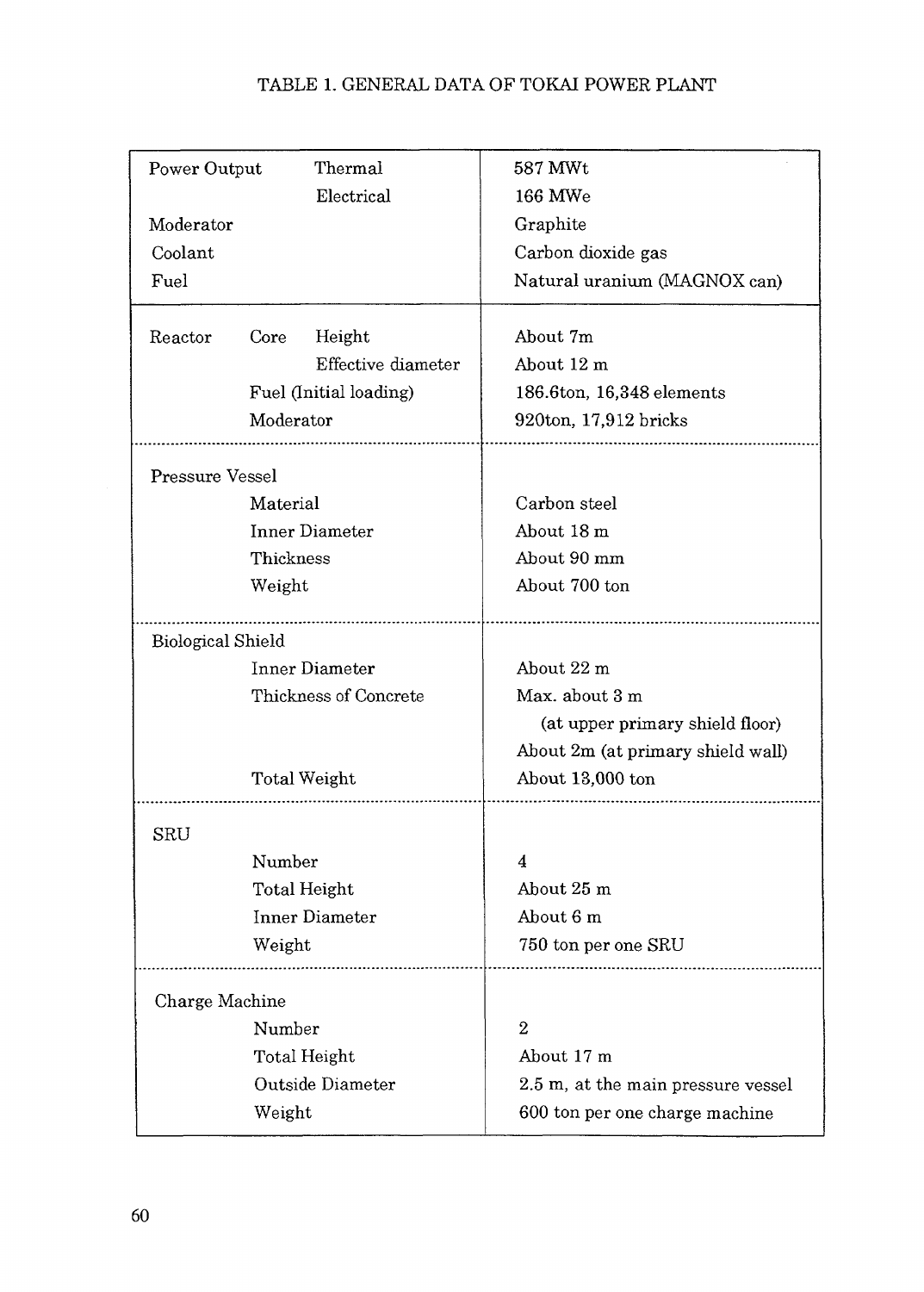| Classification |                 | Method of<br>Disposal  | Ratio of Wastes from Dismantling         |                                    | <b>Establishment of Regulatory Systems</b> |                    |                               |
|----------------|-----------------|------------------------|------------------------------------------|------------------------------------|--------------------------------------------|--------------------|-------------------------------|
|                |                 |                        | 1,100MW LWR<br>$(500-550 \text{ ktons})$ | 166MW GCR<br>$(160 \text{ ktons})$ | Upper Limit of<br>Activities in Waste      | Technical Standard |                               |
|                |                 | Hi $\beta$ $\gamma$    | to be established                        | less than $0.1\%$                  | $2\%$                                      | to be established  | to be established             |
| $\mathbf{I}$   |                 | Uniform<br>Solidified  | Concrete Pit<br>(Shallow Land<br>Burial) | less than $1\%$                    | 8%                                         | established        | established                   |
|                | <b>LLW</b>      | Miscellaneous<br>Solid |                                          |                                    |                                            | established        | established                   |
|                |                 | Large Scale<br>Metal   |                                          |                                    |                                            |                    | measures for closing<br>holes |
| III            | ELLW            | Concrete               | Trench                                   | $1 - 2\%$                          | 5%                                         |                    |                               |
|                |                 | Metal                  | (ditto)                                  |                                    |                                            | to be established  | to be established             |
| IV             | Clearance Level |                        |                                          |                                    |                                            | to be established  |                               |
|                | Non RAW         |                        | as Industrial Waste                      | $98 - 99 \%$                       | 85 %                                       | N/A                |                               |

# TABLE 2. DECOMMISSIONING WASTES AND SITUATION OF REGULATORY ARRANGEMENTS

(Remark)

1. In case of LWR.

ASSUMPTION: ① Power operation period of 40 years. ② Safe storage period of 5 years. *®* Consideration of system loops decontamination. Clearance Level based on IAEA TecDoc.(4)

2. In case of GCR.

ASSUMPTION: ① Power operation period of 30 years. ② Safe storage period of 5 years. Clearance level based on IAEA TecDoc/4)

**O\**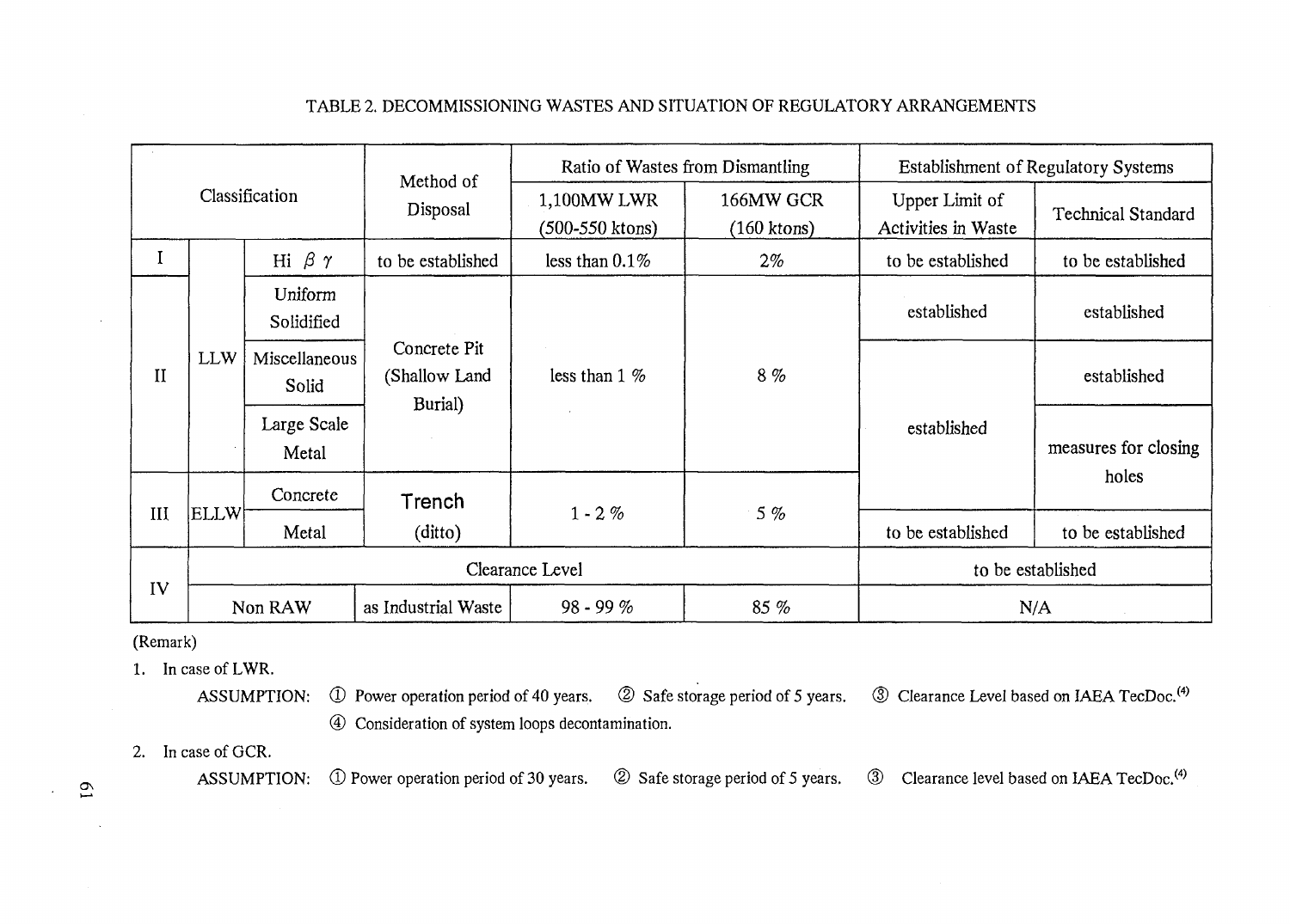

*Fig.2. Programme of Decommissioning of Tokai Power Plant (Tentative)*

to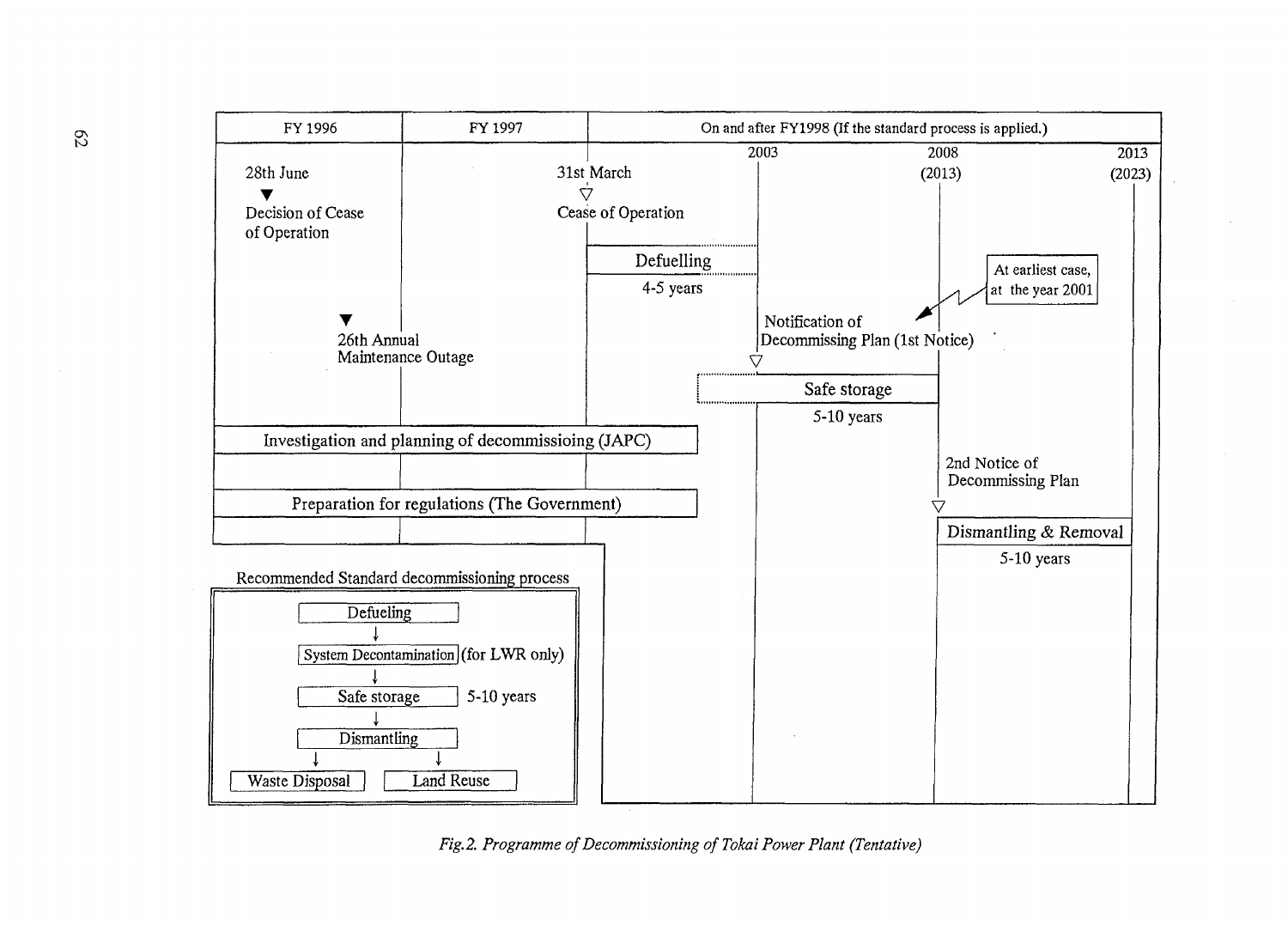Technologies in various fields has been developed, demonstrated and accumulated through the construction and operation of Tokai Power Plant. It has also contributed to training for many nuclear engineers in other Japanese power companies and industries who have contributed to constructions and operations of nuclear power stations. As a pioneer, Tokai Power Plant has contributed to the development of nuclear power generation in Japan.

### 3.2. Reason of cessation

Tokai Power Plant has a small capacity in its electric power output, even though the size of the reactor and heat exchangers are rather big, compared with LWRs of the same capacity, due to the characteristics of GCR. Therefore, the generation cost is higher than LWRs. And as there is no plant whose reactor type is the same as that of Tokai Power Plant in Japan, the costs for maintenance and fuel cycle are relatively higher than that of LWRs. It was concluded that the longer we operate it, the less we can take economical advantage of it.

As a result of the evaluation for the future operation of Tokai Power Plant, including the current status for supply of electricity by the other Japanese utilities and the study of decommissioning by Japanese government, we decided to have a plan of stopping its commercial operation of Tokai Power Plant in the end of March 1998, when we completely consume its fuel that we possess.

## 3.3. Plan after shutdown

After cease of its commercial operation, defuelling will be carried out within four to five years and the fuels will be transported to the reprocessing plant in the UK. The definite plan after defuelling is not decided. (See Figure 2.)

From now on, we set about performing necessary studies and researches on the field of plant characterisation, remote cutting and waste disposal, for carrying out the decommissioning of Tokai Power Plant safely and economically. We are going to prepare the decommissioning plan for Tokai Power Plant in a few years based on the standard process recommended by the government and on the situation of establishment of relevant criteria under the consultation and coordination with the government, local communities, utilities and relevant organisations.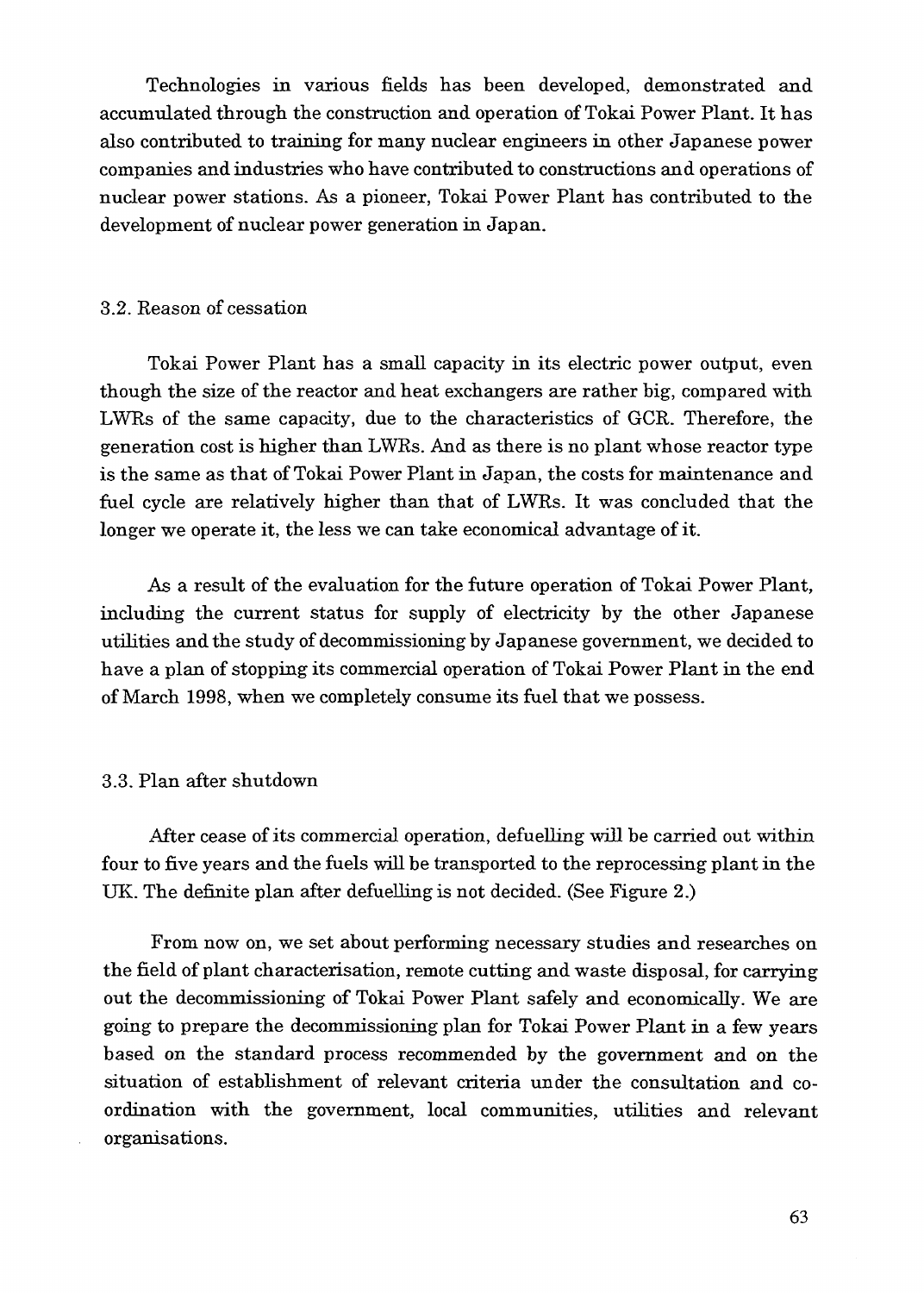We are now preparing the defuelling procedures, and also planning to reduce the frequency and extent of maintenance work and man-power after the cease of operation. In line with these study, we are preparing the drafts of the revised operating rules and revised annual inspection plans.

## 4. Present Status on Investigation and Research

Decommissioning has already been carrying out in many research facilities in Japan. In many countries, decommissioning of some commercial nuclear power plants have also been carried out. Therefore, technology for executing decommissioning safely can been said to be established.

There remains no significant technical problems with decommissioning which must be solved. In other words, discussion of decommissioning of commercial power plants has already shifted from the phase of the dismantling methods or safety assurance methods to the phase of system engineering such as the proper combination of technologies or how to implement decommissioning economically.

In this respect, it is necessary to develop technologies for more rational and realistic decommissioning. In Japan, NUPEC (Nuclear Power Engineering Corporation) has almost finished development of various basic technologies and now performing technology development aiming for a rational system for the decommissioning of nuclear power plants.

Based on these circumstances, JAPC has been executing the investigations and researches. Among these activities, "Assessment of radioactive inventory" and "Feasibility study of decommissioning method" are described below.

## (1) Assessment of radioactive inventory

Characterisation of radioactive inventory of a plant, including the configuration of nuclides of radioactivity and its distribution in the plant, is vitally important not only for actual decommissioning but also in the stage of preparation of regulatory system and decommissioning plan, together with the data base of the plant, such as information on the structures and materials in detail of each piece of equipment and building.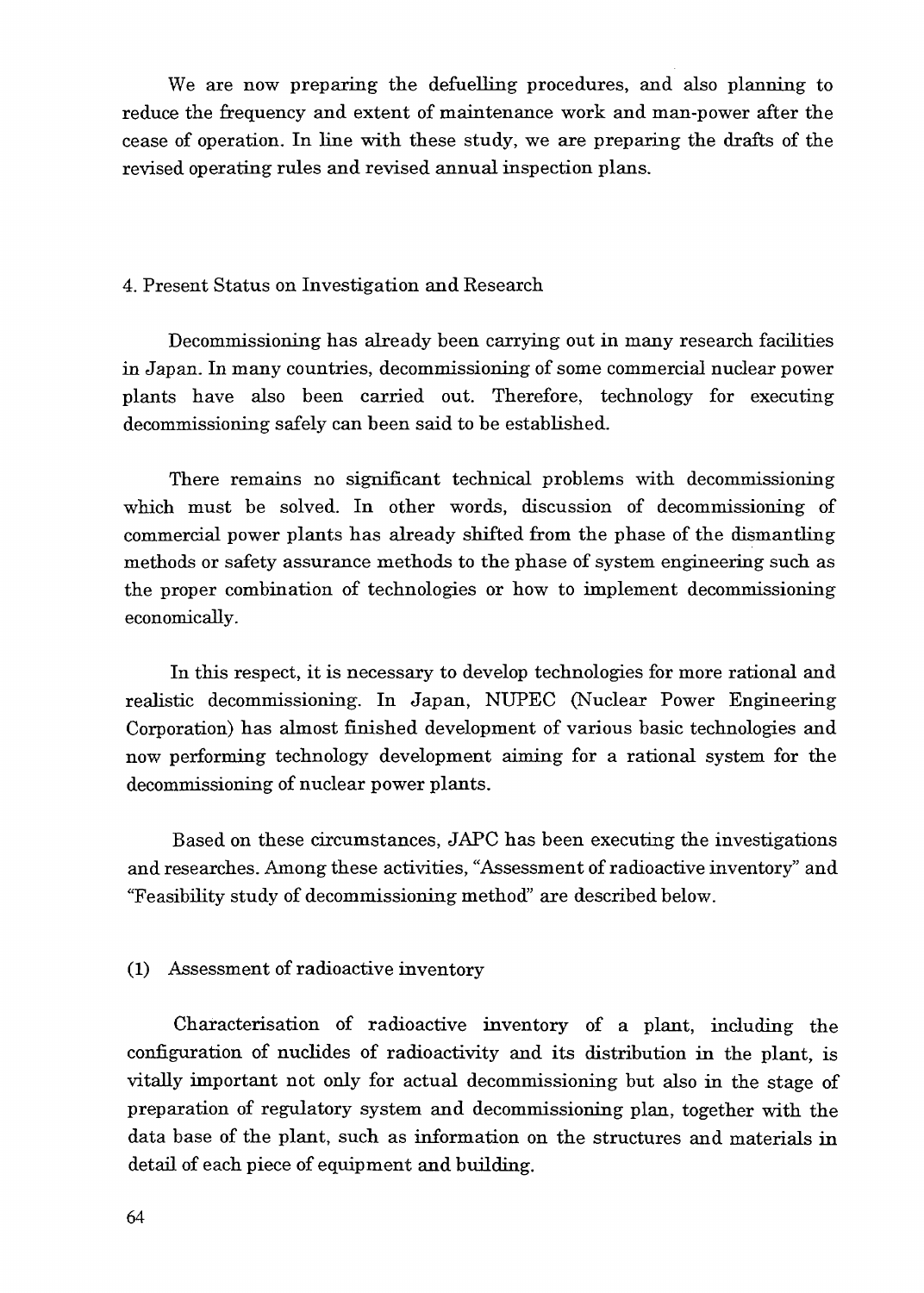

*Fig.3 Activated area based on inventory assessment*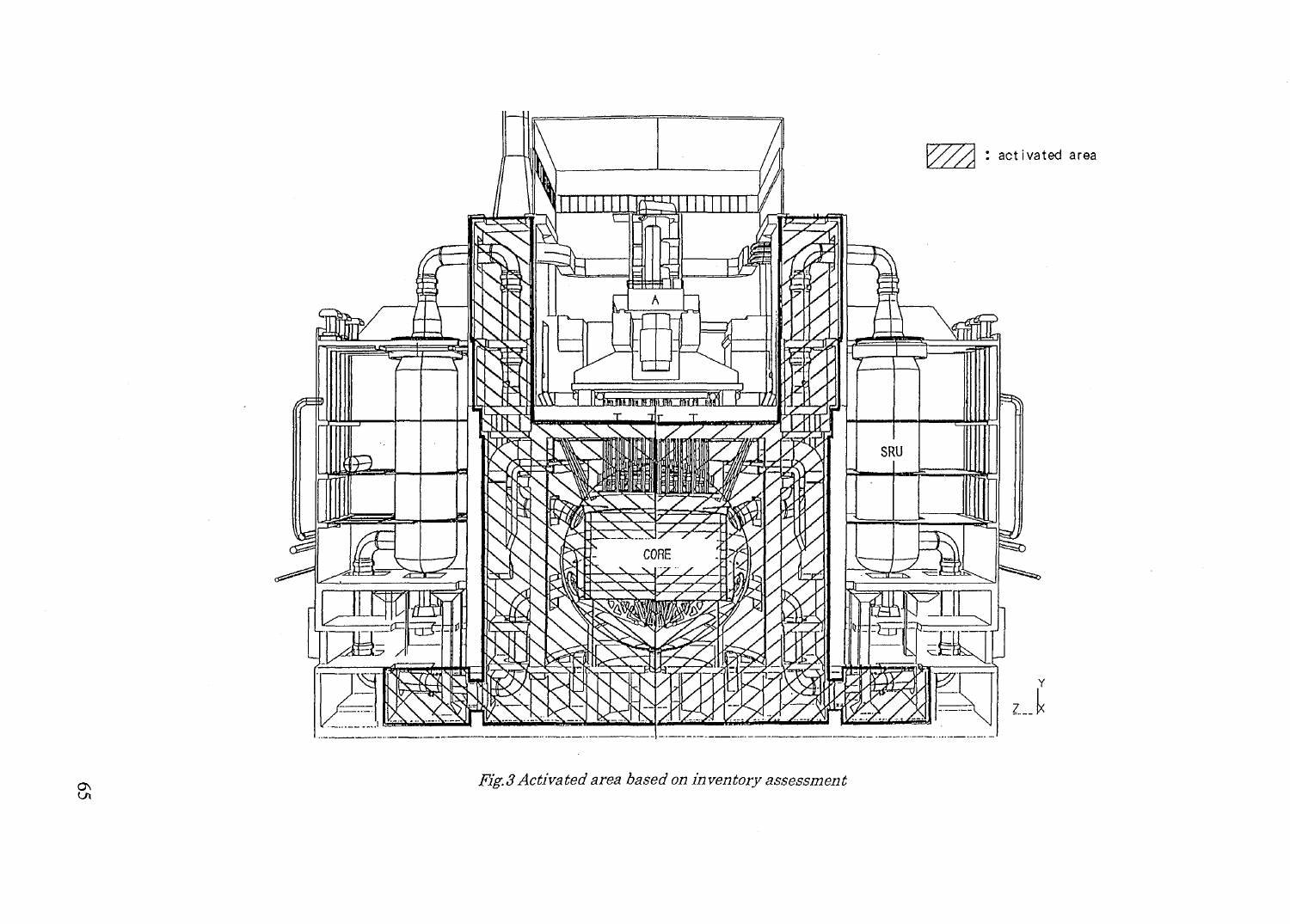: scope of dismantling and removal



*Fig.4 Outline of dismantling process of Tokai Power Plant*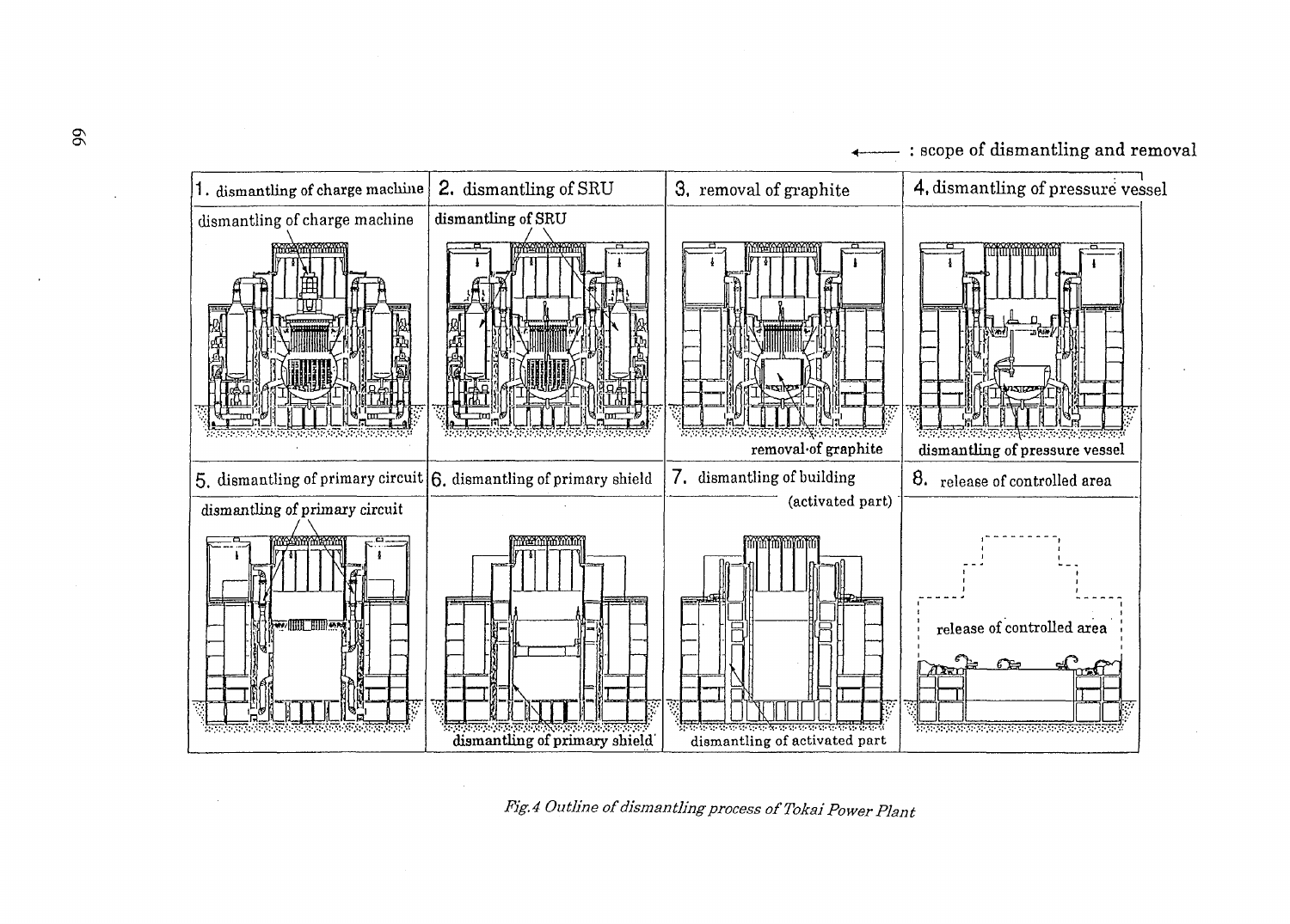

*Fig. 5 Dismantling programme of Tokai Nuclear Power Plant (for case study)*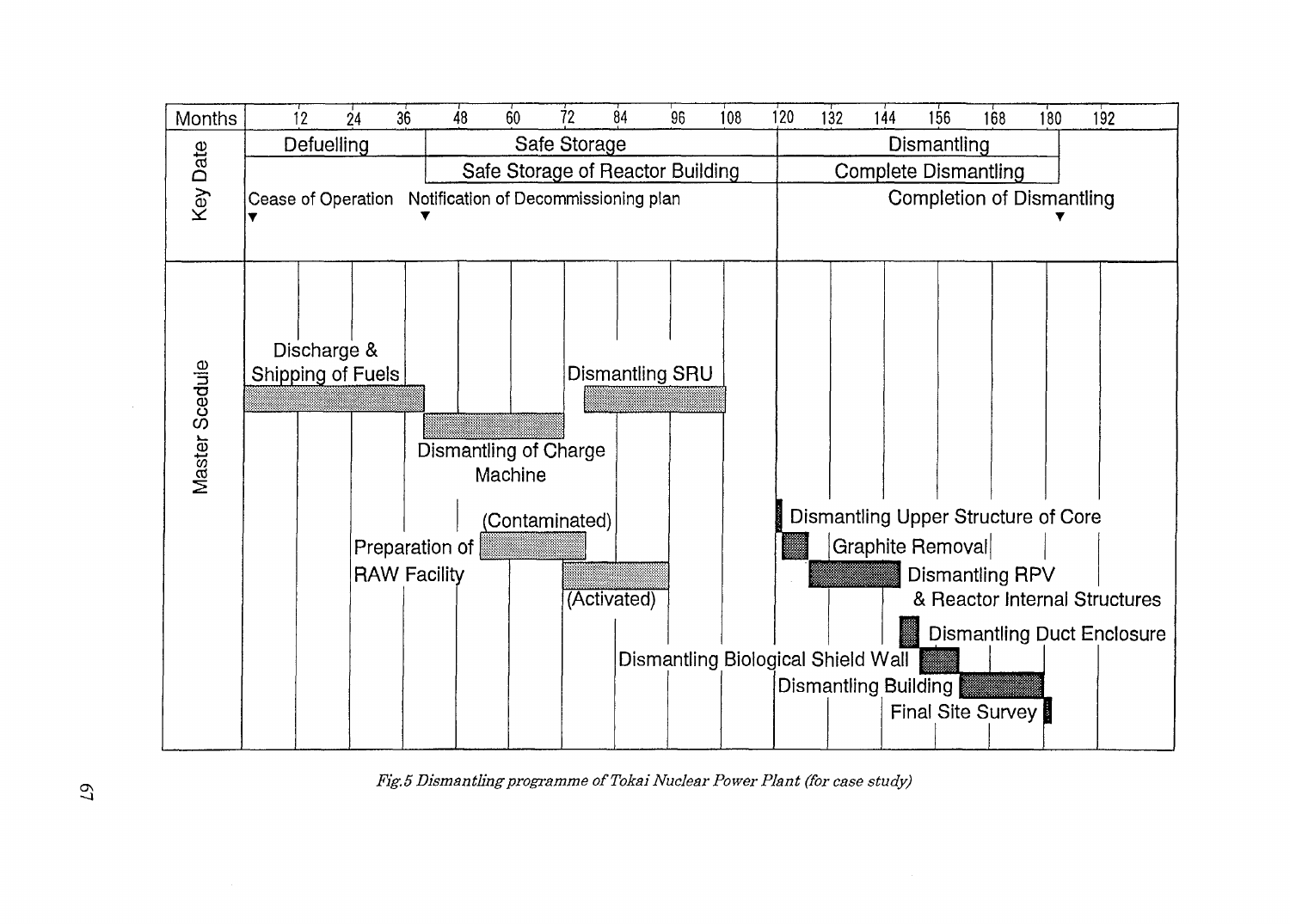In Tokai Power Plant, collection of such data has been carried out within the extent that it does not interfere the plant operation, and the data has been accumulated. An example is shown in Figure 3. We think we have to continue these activities further, such as taking the samples which could not be possible during plant operation.

### (2) Feasibility study of decommissioning method

The extensive feasibility study on Tokai decommissioning has been carried out. The object of the study is to investigate the methods and procedures which are feasible with more reasonable costs and to find out the points for further cost reductions. The study covers the whole aspects of decommissioning, including the safe storage period and methods, dismantling methods, radioactive waste treatment, packaging of decommissioning wastes, and burial disposal of wastes. From the results of the study, examples of dismantling procedures and programmes are shown in Figure 4 and 5, respectively.

### (3) Further R&D

JAPC will focus its efforts on the development of the following technologies from now on:-

- (D Remote cutting and handling technology (with high autonomy)
- (D Dismantling method with high efficiency and low cost
- (D Decontamination method with less secondary wastes
- © Technology to prevent radioactivity dispersion and technology for collection and treatment of radioactive substances with high efficiency
- (D Engineering database and engineering system

## 5. Conclusion

Tokai Power Plant, the first commercial nuclear power plant in Japan, has decided to stop commercial operation in March 1998. However, cease of operation does not mean the immediate start of dismantling. It takes about four to five years for defuelling. Shortening of the period is being investigated. Considering the availability of transportation for the spent fuels to the reprocessing plant in the